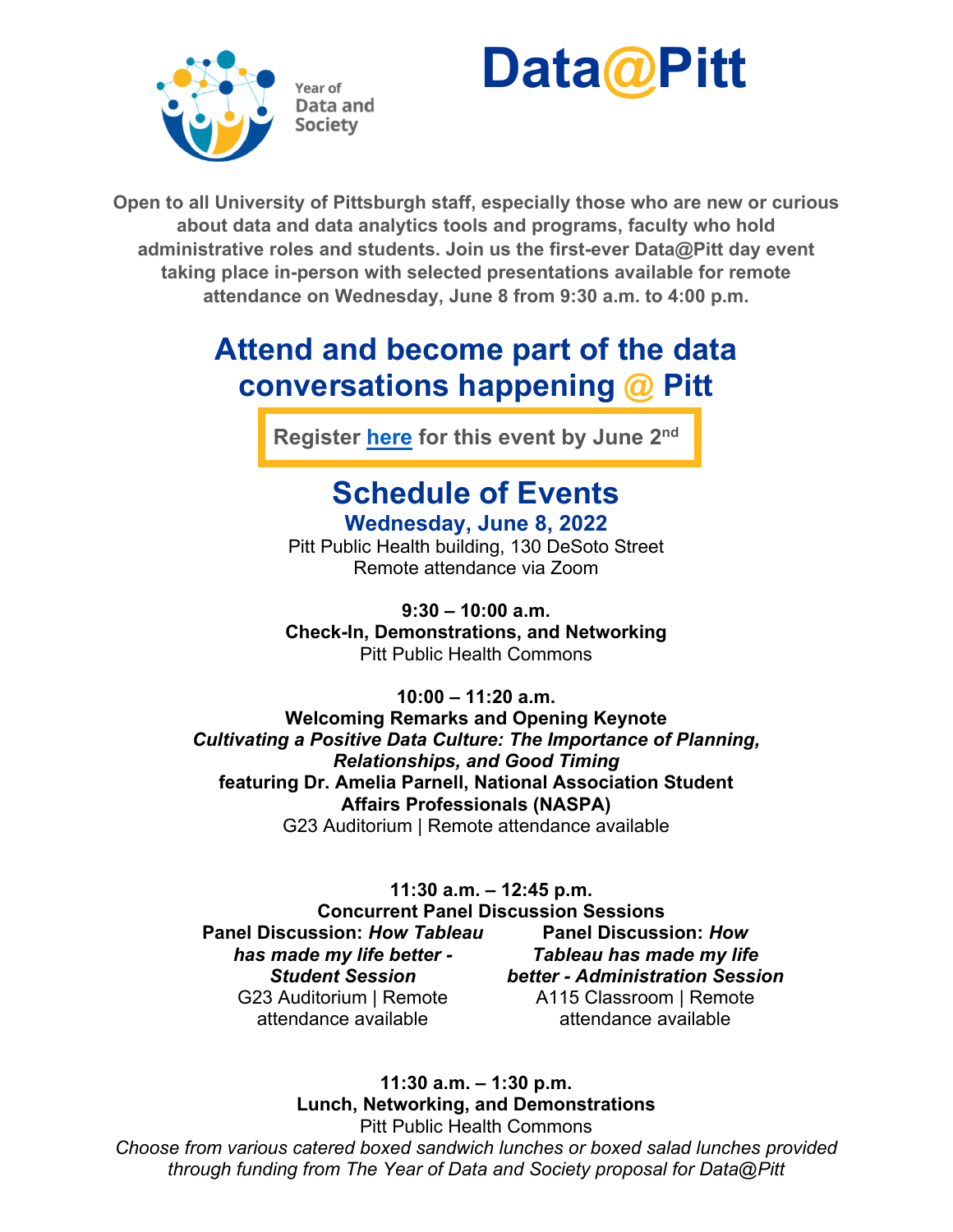#### **12:45 – 1:30 p.m. Concurrent Sessions**

#### *Data warehouse @ Pitt*

*(final title TBA)*

Presenter: Steven Richardson G23 Auditorium | Remote attendance available

#### *Amazon Web Services (AWS) +*

*Tableau: Better Together* 

Presenter: AWS staff A115 Classroom | Remote attendance available

#### **1:30 – 2:15 p.m.** *Data Storytelling*

Presenter: Marcela Gomez G23 Auditorium | Remote attendance available

**2:15 – 3:00 p.m.**  *What can statistics tell us about best practices in administrative analytics?* Presenter: Eleanor Feingold

G23 Auditorium | Remote attendance available

#### **3:00 – 3:45 p.m.**

**Feature session***: From Data Culture, Governance, and Democratization (final title TBA)*

Presenters: Data Center Staff from the Association of Schools and Programs of Public Health G23 Auditorium | Remote attendance available

> **3:45 – 4:00 p.m. Closing Remarks**  G23 Auditorium | Remote attendance available

### *Special thanks to Pitt Public Health for use of their space!*



**Keynote Speaker Amelia Parnell, PhD Vice President for Research and Policy National Association Student Affairs Professionals (NASPA)**